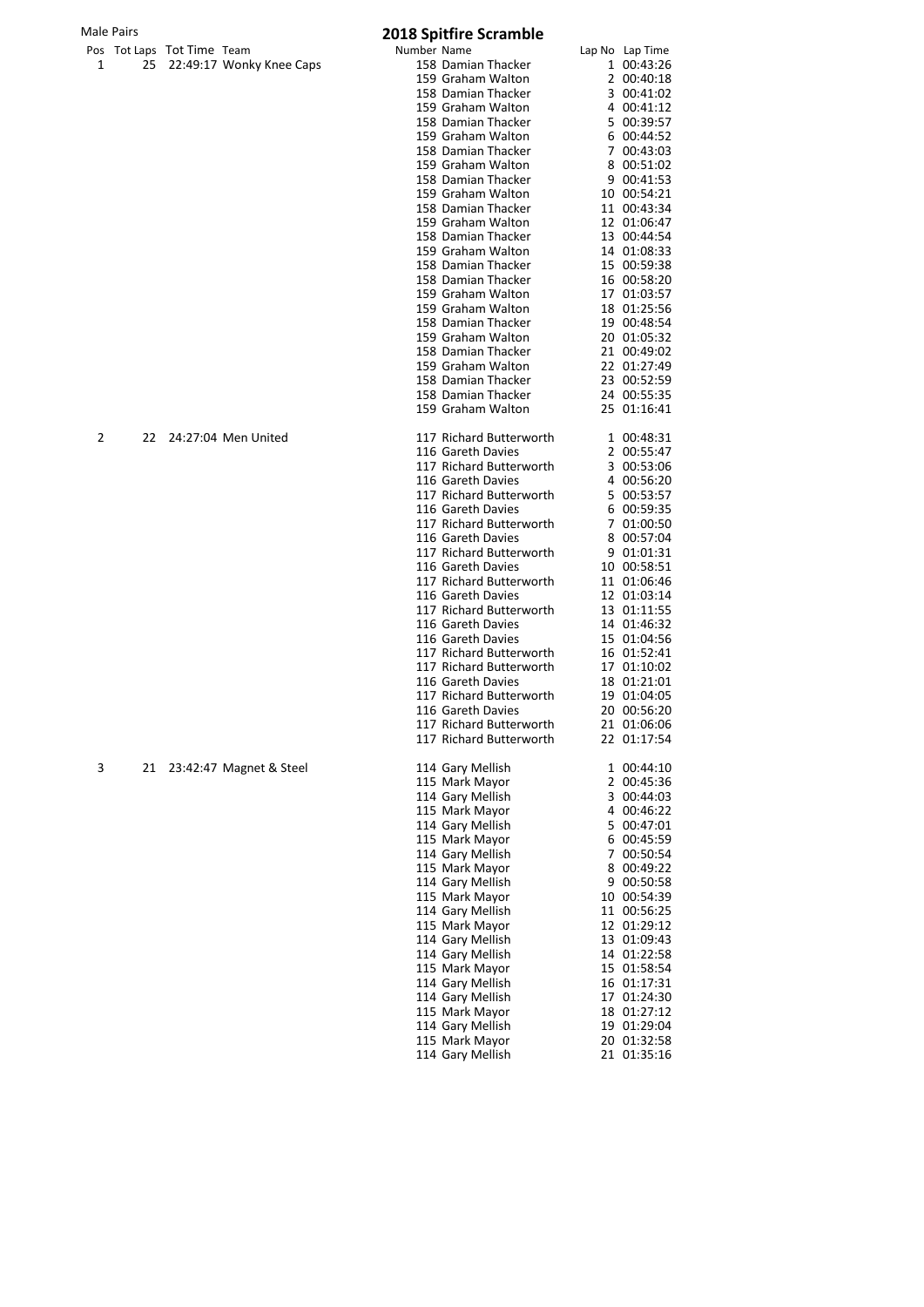## Male Pairs<br> **2018 Spitfire Scramble**

|   |    | Pos Tot Laps Tot Time Team |                               | Number Name |                                       | Lap No Lap Time            |
|---|----|----------------------------|-------------------------------|-------------|---------------------------------------|----------------------------|
| 4 | 20 |                            | 24:01:27 Easier said than Run |             | 104 Kris Bell                         | 1 01:05:54                 |
|   |    |                            |                               |             | 105 Philip Jefferies                  | 2 01:01:53                 |
|   |    |                            |                               |             | 104 Kris Bell                         | 3 01:02:38                 |
|   |    |                            |                               |             | 105 Philip Jefferies<br>104 Kris Bell | 4 00:52:28                 |
|   |    |                            |                               |             | 105 Philip Jefferies                  | 5 01:02:37<br>6 00:53:26   |
|   |    |                            |                               |             | 104 Kris Bell                         | 7 01:05:44                 |
|   |    |                            |                               |             | 105 Philip Jefferies                  | 8 00:55:55                 |
|   |    |                            |                               |             | 104 Kris Bell                         | 9 01:15:16                 |
|   |    |                            |                               |             | 104 Kris Bell                         | 10 01:23:00                |
|   |    |                            |                               |             | 105 Philip Jefferies                  | 11 01:34:16                |
|   |    |                            |                               |             | 105 Philip Jefferies                  | 12 01:39:18                |
|   |    |                            |                               |             | 104 Kris Bell                         | 13 01:42:37                |
|   |    |                            |                               |             | 104 Kris Bell                         | 14 01:34:54                |
|   |    |                            |                               |             | 105 Philip Jefferies                  | 15 00:59:50                |
|   |    |                            |                               |             | 105 Philip Jefferies                  | 16 01:00:00                |
|   |    |                            |                               |             | 104 Kris Bell                         | 17 01:25:47                |
|   |    |                            |                               |             | 105 Philip Jefferies                  | 18 01:06:45                |
|   |    |                            |                               |             | 104 Kris Bell                         | 19 01:06:32                |
|   |    |                            |                               |             | 105 Philip Jefferies                  | 20 01:12:37                |
| 5 | 16 |                            | 14:29:25 Legionaires          |             | 112 Adam Watts                        | 1 00:48:32                 |
|   |    |                            |                               |             | 113 Runner 113                        | 2 00:44:19                 |
|   |    |                            |                               |             | 112 Adam Watts                        | 3 00:50:45                 |
|   |    |                            |                               |             | 113 Runner 113                        | 4 00:45:28                 |
|   |    |                            |                               |             | 112 Adam Watts<br>113 Runner 113      | 5 00:54:44<br>6 00:44:47   |
|   |    |                            |                               |             | 112 Adam Watts                        | 7 01:08:36                 |
|   |    |                            |                               |             | 113 Runner 113                        | 8 00:44:53                 |
|   |    |                            |                               |             | 112 Adam Watts                        | 9 01:01:17                 |
|   |    |                            |                               |             | 113 Runner 113                        | 10 00:45:48                |
|   |    |                            |                               |             | 112 Adam Watts                        | 11 00:58:13                |
|   |    |                            |                               |             | 113 Runner 113                        | 12 00:48:05                |
|   |    |                            |                               |             | 112 Adam Watts                        | 13 01:13:47                |
|   |    |                            |                               |             | 113 Runner 113                        | 14 00:51:14                |
|   |    |                            |                               |             | 113 Runner 113                        | 15 01:01:38                |
|   |    |                            |                               |             | 113 Runner 113                        | 16 01:07:19                |
| 6 | 16 |                            | 24:53:01 Legs Miserables      |             | 271 Chris Woods                       | 1 00:54:04                 |
|   |    |                            |                               |             | 269 Steve Kjar                        | 2 00:56:20                 |
|   |    |                            |                               |             | 271 Chris Woods                       | 3 00:55:28                 |
|   |    |                            |                               |             | 269 Steve Kjar                        | 4 01:03:06                 |
|   |    |                            |                               |             | 269 Steve Kjar                        | 5 01:06:21                 |
|   |    |                            |                               |             | 271 Chris Woods                       | 6 00:57:25                 |
|   |    |                            |                               |             | 271 Chris Woods                       | 7 01:05:05                 |
|   |    |                            |                               |             | 269 Steve Kjar                        | 8 01:32:35                 |
|   |    |                            |                               |             | 271 Chris Woods                       | 9 01:06:14                 |
|   |    |                            |                               |             | 269 Steve Kjar                        | 10 01:40:37                |
|   |    |                            |                               |             | 271 Chris Woods                       | 11 01:48:41                |
|   |    |                            |                               |             | 271 Chris Woods<br>269 Steve Kjar     | 12 01:18:12<br>13 05:36:27 |
|   |    |                            |                               |             | 271 Chris Woods                       | 14 01:40:14                |
|   |    |                            |                               |             | 269 Steve Kjar                        | 15 01:35:43                |
|   |    |                            |                               |             | 269 Steve Kjar                        | 16 01:36:29                |
| 7 | 15 |                            | 23:42:21 The Plastic Lids     |             | 139 Dave Nunn                         | 1 01:01:12                 |
|   |    |                            |                               |             | 138 Jez Baxter                        | 2 01:00:44                 |
|   |    |                            |                               |             | 138 Jez Baxter                        | 3 01:05:08                 |
|   |    |                            |                               |             | 138 Jez Baxter                        | 4 01:08:09                 |
|   |    |                            |                               |             | 139 Dave Nunn                         | 5 01:05:19                 |
|   |    |                            |                               |             | 138 Jez Baxter                        | 6 01:11:10                 |
|   |    |                            |                               |             | 138 Jez Baxter                        | 7 01:20:11                 |
|   |    |                            |                               |             | 138 Jez Baxter                        | 8 01:33:45                 |
|   |    |                            |                               |             | 139 Dave Nunn                         | 9 01:13:00                 |
|   |    |                            |                               |             | 138 Jez Baxter                        | 10 02:27:16                |
|   |    |                            |                               |             | 138 Jez Baxter                        | 11 01:47:09                |
|   |    |                            |                               |             | 139 Dave Nunn                         | 12 04:55:49                |
|   |    |                            |                               |             | 138 Jez Baxter                        | 13 01:10:12                |
|   |    |                            |                               |             | 138 Jez Baxter                        | 14 01:11:24                |
|   |    |                            |                               |             | 139 Dave Nunn                         | 15 01:31:53                |